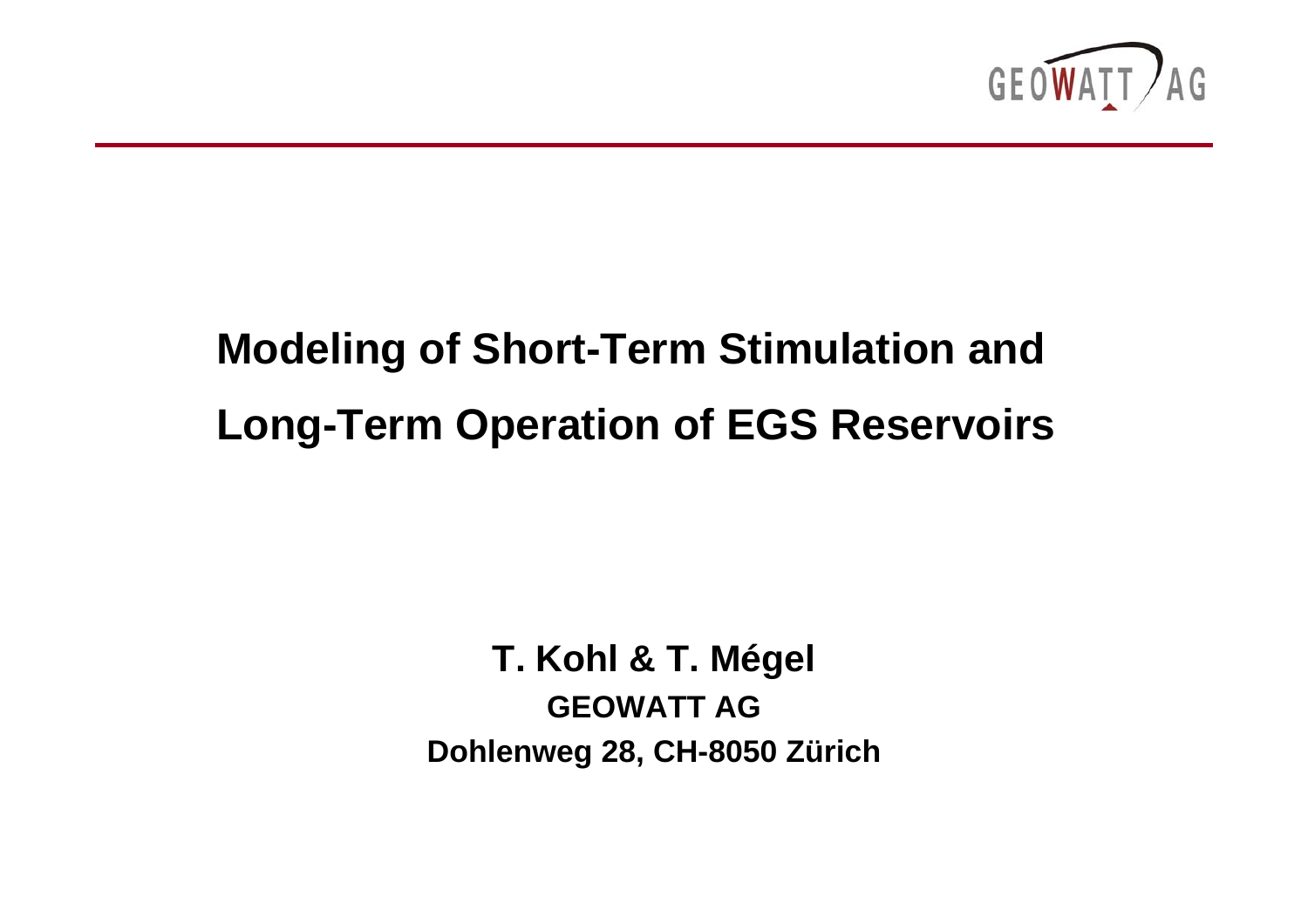



- ¾ **Investigation of the dynamic response of an "Enhanced Geothermal Systems" to forced injection of cold fluid**
- ¾ **Individual processes (pressure, temperature and stress) result in specific time-constants.**
- ¾ **Extending the evaluation can usually only be carried out by numerical modeling**
	- **Deterministic reservoir models**
	- **Stochastic reservoir models**
- ¾ **H-T-M evaluations calculated with the simulators FRACTure and HEX-S (identical FE kernel)**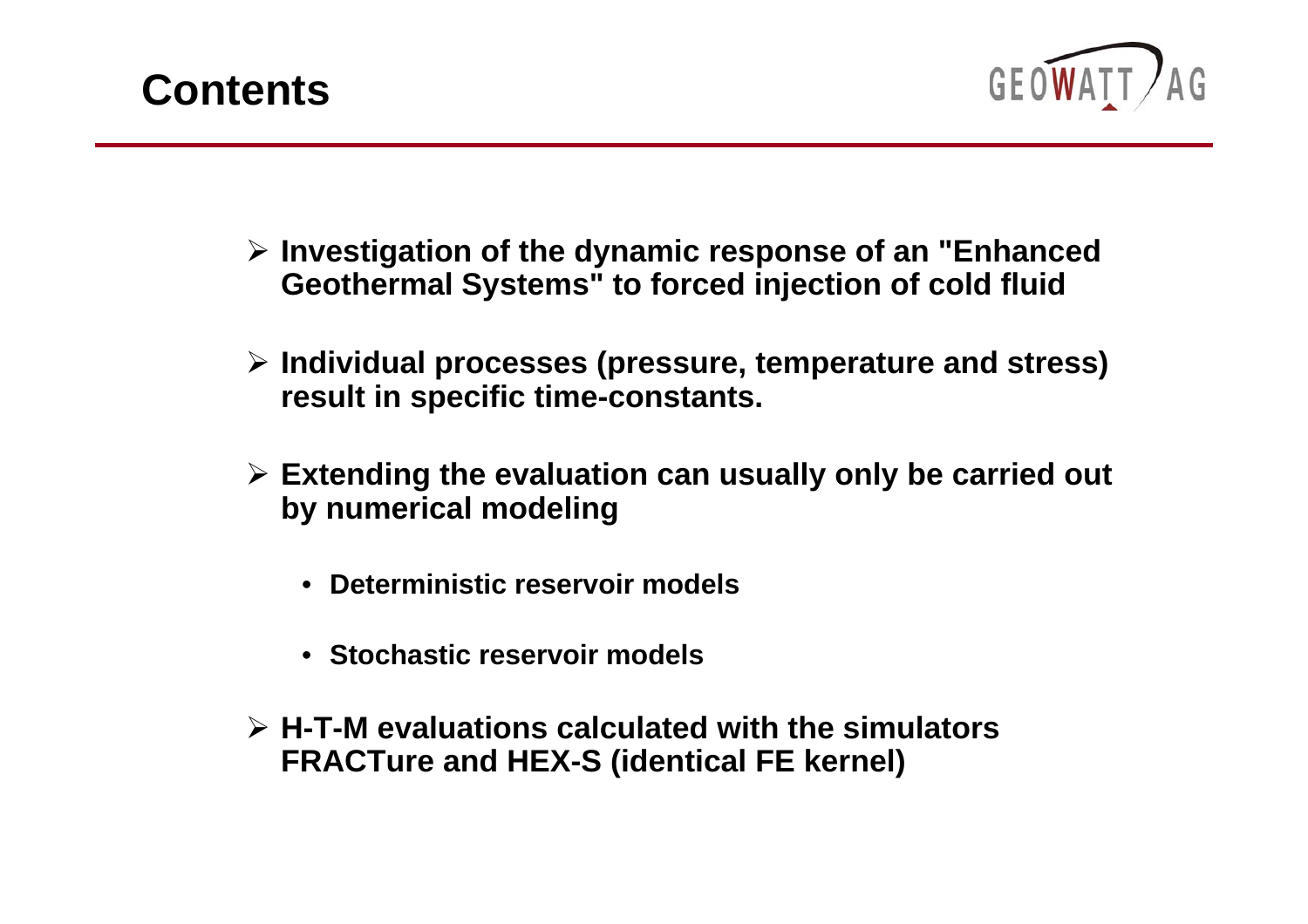## **Experience on deterministic H-T-M simulations**



- 3D Reservoir
	- $\triangleright$  4 fracture zones
	- ¾ Poro-Elasticity & Thermo-Elasticity (Kohl, 1995)
	- $\triangleright$  Normal aperture compliance
	- ¾ No shearing
- -> not suited for hydraulic stimulation





**r3**

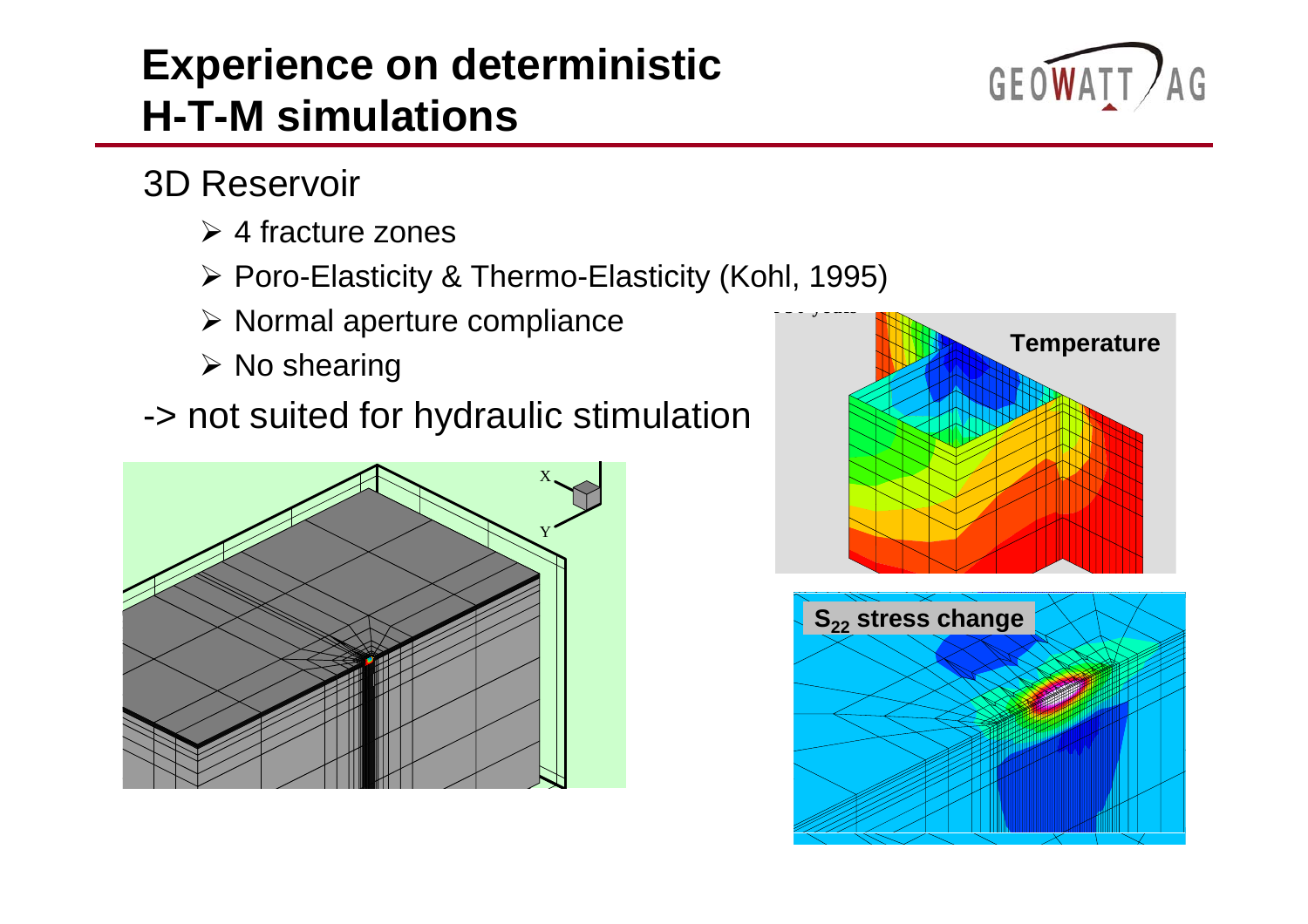## **3D- Deterministic Fracture Geometry Dynamic Long Term Behaviour**



Synthetic example aperture: a<sub>o</sub>=200µm

t=10yrs

t=30yrs

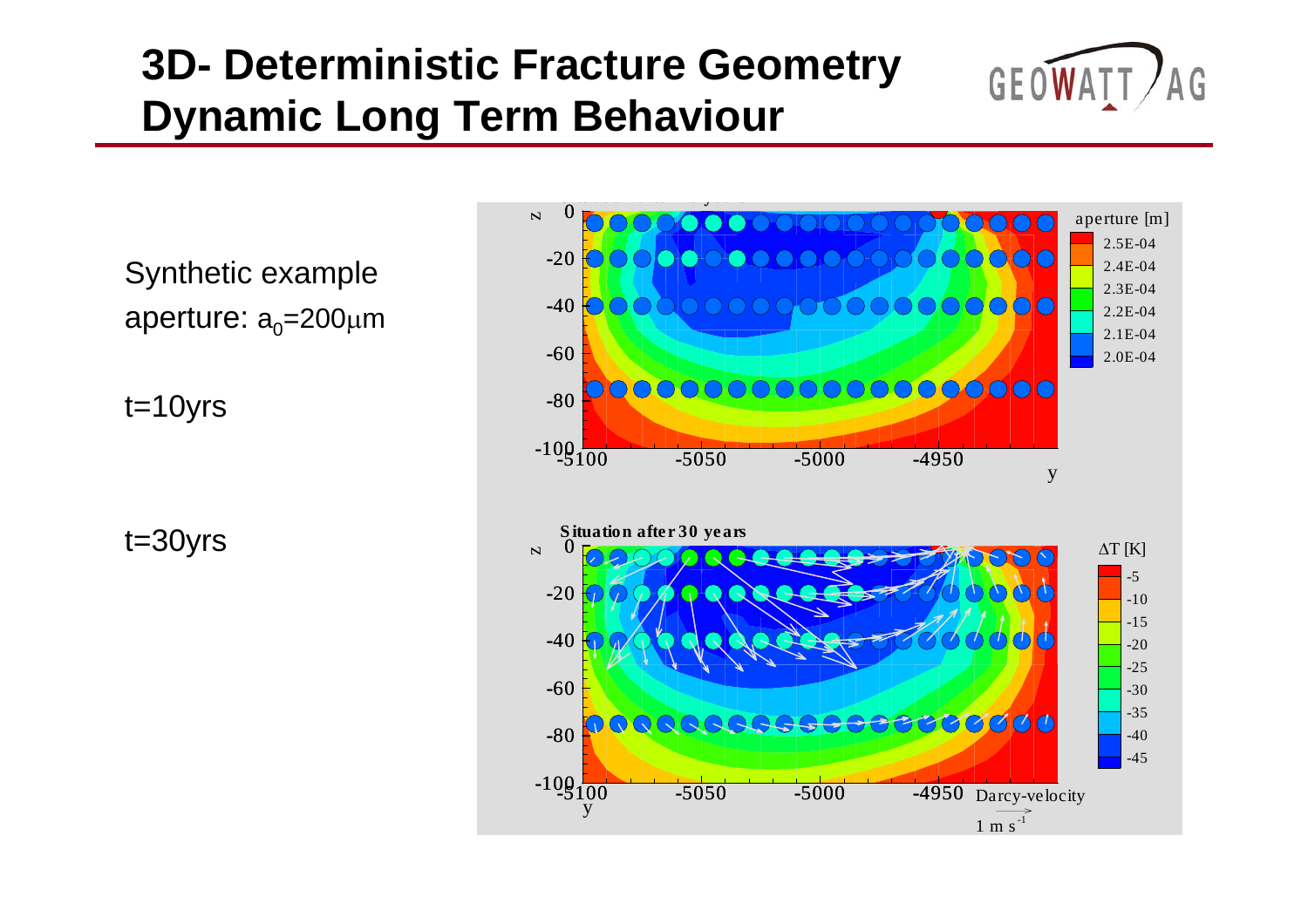## **Example: Simulation GPK4 Development of aperture (** <sup>≅</sup>**permeab.)**







 $Iso-Surface = 0.0001 m$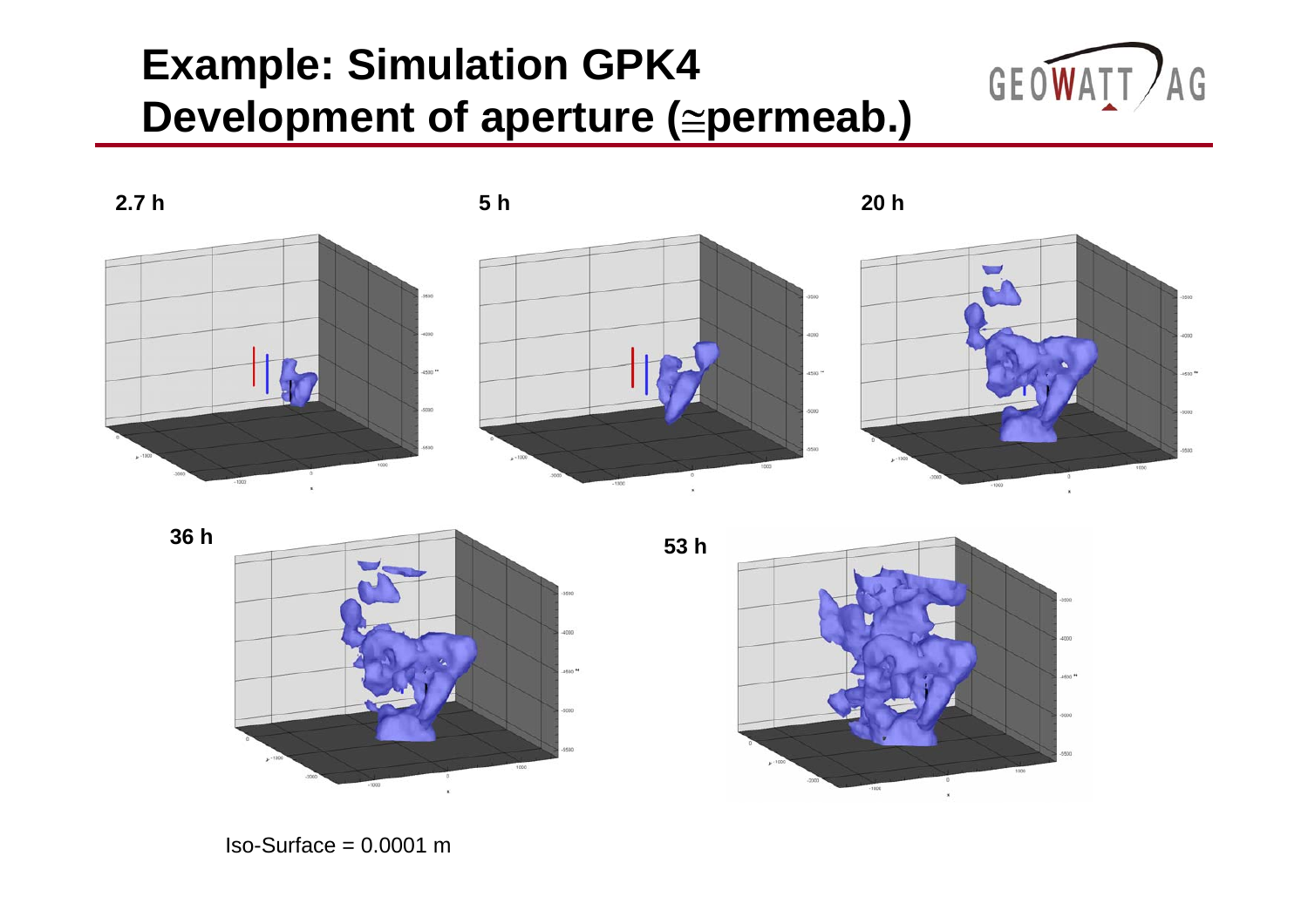

#### **Simulated shearing events & pressure distribution GPK3**

Flow aligned along seismic structures

Seismicity connected to zones of high pressure